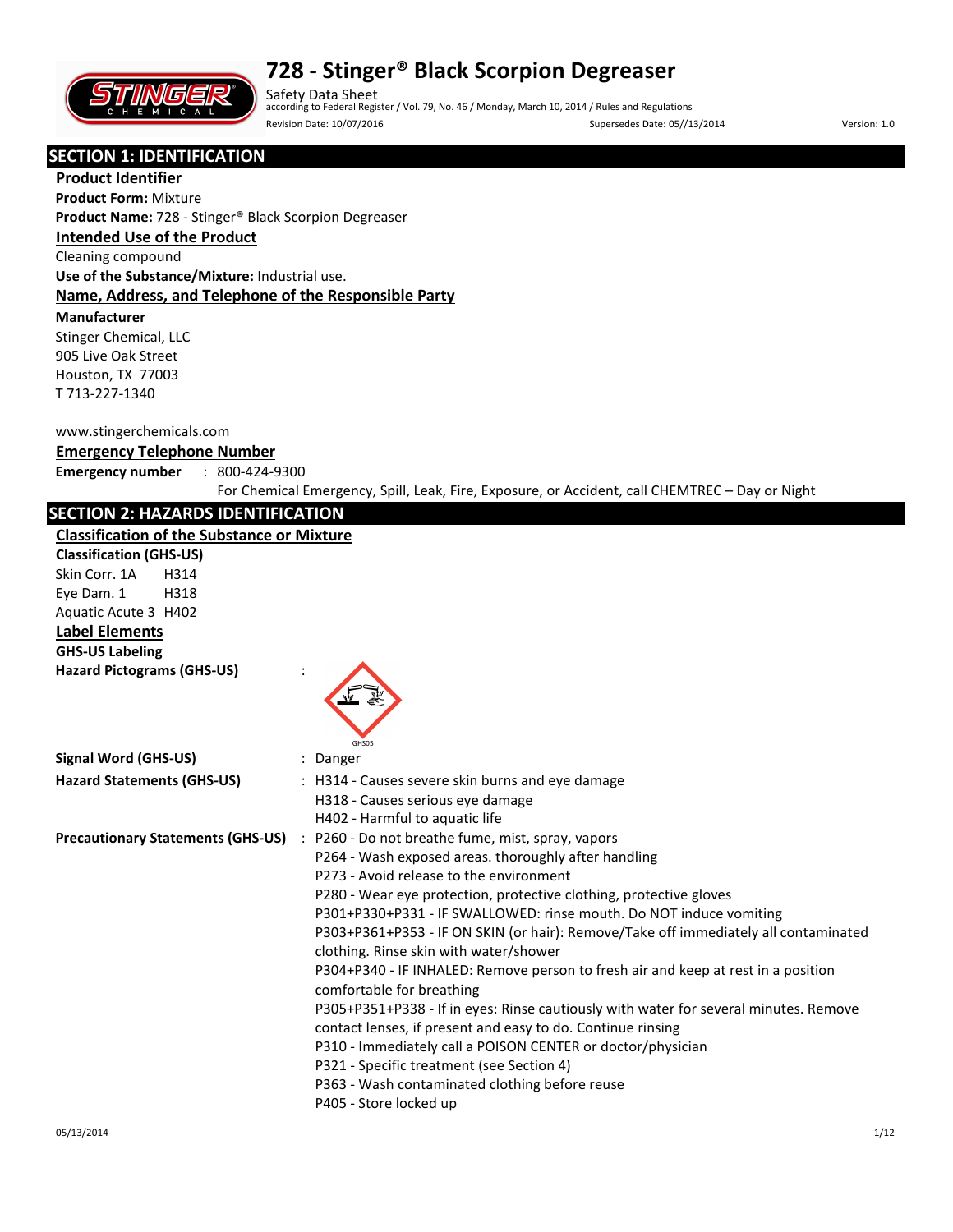Safety Data Sheet

according to Federal Register / Vol. 79, No. 46 / Monday, March 10, 2014 / Rules and Regulations

P501 - Dispose of contents/container to local, regional, national, and international regulations

#### **Other Hazards**

**Other Hazards Not Contributing to the Classification**: Not available **Unknown Acute Toxicity (GHS-US)** Not available

## **SECTION 3: COMPOSITION/INFORMATION ON INGREDIENTS**

**Substances** 

**Mixture** 

| <b>Name</b>                     | <b>Product identifier</b> | % (w/w)   | <b>Classification (GHS-US)</b>          |
|---------------------------------|---------------------------|-----------|-----------------------------------------|
| Water                           | (CAS No) 7732-18-5        | $59 - 87$ | Not classified                          |
| Sodium metasilicate             | (CAS No) 6834-92-0        | $3 - 9$   | Met. Corr. 1, H290                      |
|                                 |                           |           | Acute Tox. 4 (Oral), H302               |
|                                 |                           |           | Skin Corr. 1B, H314                     |
|                                 |                           |           | Eye Dam. 1, H318                        |
|                                 |                           |           | <b>STOT SE 3, H335</b>                  |
| Sodium hydroxide                | (CAS No) 1310-73-2        | $3 - 9$   | Met. Corr. 1, H290                      |
|                                 |                           |           | Skin Corr. 1A, H314                     |
|                                 |                           |           | Eye Dam. 1, H318                        |
|                                 |                           |           | Aquatic Acute 3, H402                   |
| 2-Butoxyethanol                 | (CAS No) 111-76-2         | $3 - 8$   | Flam. Liq. 4, H227                      |
|                                 |                           |           | Acute Tox. 4 (Oral), H302               |
|                                 |                           |           | Acute Tox. 4 (Dermal), H312             |
|                                 |                           |           | Acute Tox. 4 (Inhalation: vapour), H332 |
|                                 |                           |           | Skin Irrit. 2, H315                     |
|                                 |                           |           | Eye Irrit. 2A, H319                     |
| Alcohols, C9-11, ethoxylated    | (CAS No) 68439-46-3       | $2 - 8$   | Acute Tox. 4 (Oral), H302               |
|                                 |                           |           | Eye Dam. 1, H318                        |
| Ethylenediaminetetraacetic acid | (CAS No) 60-00-4          | $2 - 7$   | Comb. Dust, H232                        |
|                                 |                           |           | Acute Tox. 4 (Oral), H302               |
|                                 |                           |           | Eye Irrit. 2A, H319                     |
|                                 |                           |           | Aquatic Acute 3, H402                   |

#### Full text of H-phrases: see section 16

#### **SECTION 4: FIRST AID MEASURES**

#### **Description of First Aid Measures**

**General:** IF exposed or concerned: Get medical advice/attention. If you feel unwell, seek medical advice (show the label where possible).

**Inhalation:** Using proper respiratory protection, immediately move the exposed person to fresh air. . Keep at rest and in a position comfortable for breathing. Give oxygen or artificial respiration if necessary. Seek immediate medical advice. Symptoms may be delayed.

**Skin Contact:** Remove/Take off immediately all contaminated clothing. Immediately flush skin with plenty of water for at least 60 minutes. Seek medical attention immediately if exposure is severe. Obtain medical attention if irritation develops or persists. Wash contaminated clothing before reuse.

**Eye Contact:** In case of contact, immediately flush eye with plenty of water for at least 60 minutes. Seek medical attention immediately if exposure is severe. Obtain medical attention if irritation develops or persists.

**Ingestion:** If swallowed, do not induce vomiting: seek medical advice immediately and show this container or label.

## **Most Important Symptoms and Effects Both Acute and Delayed**

**General:** Corrosive. Causes burns.

**Inhalation:** Causes severe respiratory irritation if inhaled. Symptoms may include burning of nose and throat, constriction of airway, difficulty breathing, shortness of breath, bronchial spasms, chest pain, and pink frothy sputum. Contact may cause immediate severe irritation progressing quickly to chemical burns. May cause pulmonary edema. Symptoms may be delayed.

**Skin Contact:** Contact may cause immediate severe irritation progressing quickly to chemical burns.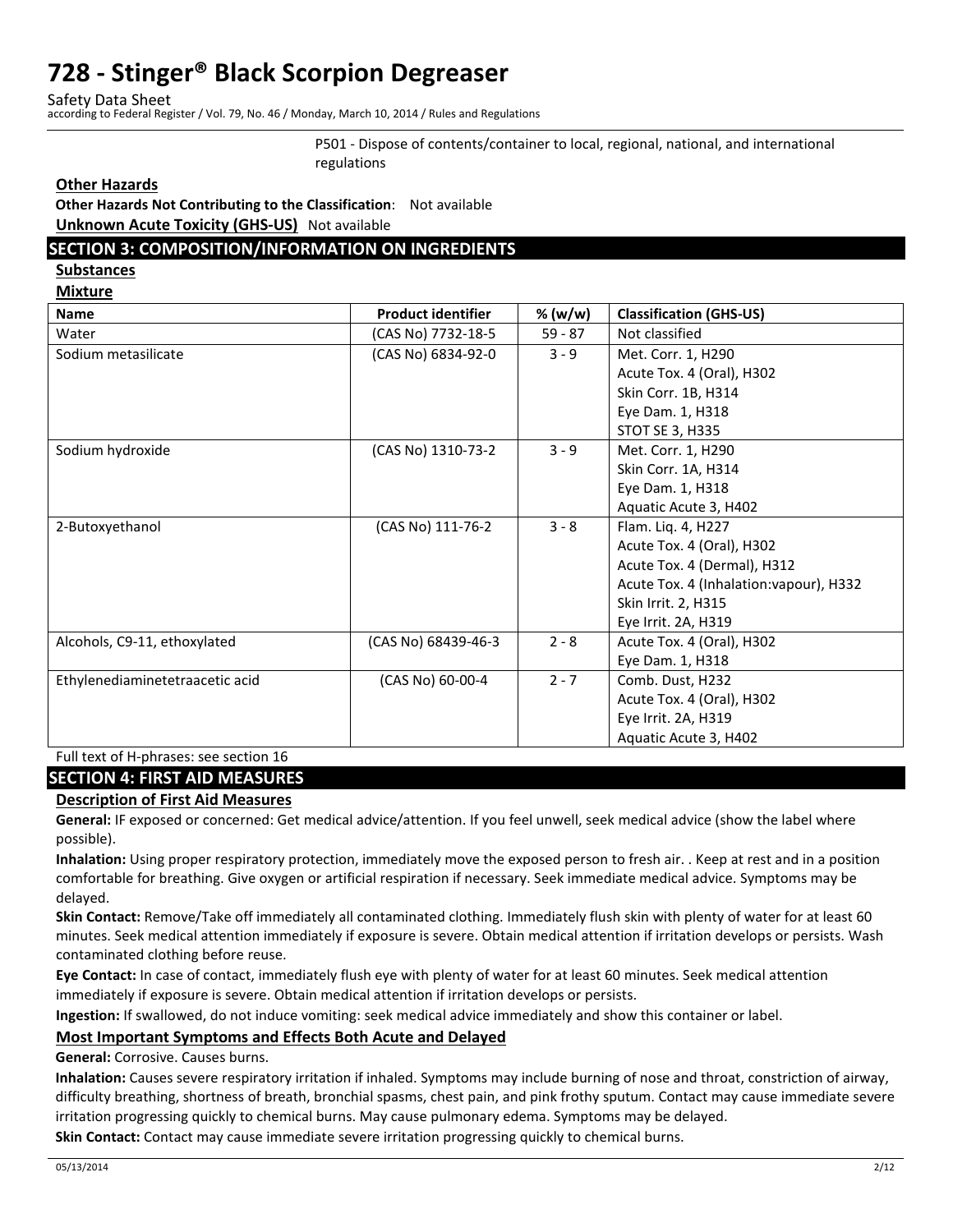Safety Data Sheet

according to Federal Register / Vol. 79, No. 46 / Monday, March 10, 2014 / Rules and Regulations

**Eye Contact:** Contact may cause immediate severe irritation progressing quickly to chemical burns. Can cause blindness.

**Ingestion:** May cause burns or irritation of the linings of the mouth, throat, and gastrointestinal tract. Swallowing a small quantity of this material will result in serious health hazard.

**Chronic Symptoms:** Not available

#### **Indication of Any Immediate Medical Attention and Special Treatment Needed**

If medical advice is needed, have product container or label at hand.

## **SECTION 5: FIRE-FIGHTING MEASURES**

#### **Extinguishing Media**

**Suitable Extinguishing Media:** Use extinguishing media appropriate for surrounding fire.

**Unsuitable Extinguishing Media:** Do not use water jet. Use of heavy stream of water may spread fire.

#### **Special Hazards Arising From the Substance or Mixture**

**Fire Hazard:** Not flammable. Under conditions of fire this material may produce: Sulphur oxides.

**Explosion Hazard:** Product is not explosive.

**Reactivity:** Hazardous reactions will not occur under normal conditions.

#### **Advice for Firefighters**

**Precautionary Measures Fire:** Not available

**Firefighting Instructions:** Keep upwind. Use water spray or fog for cooling exposed containers.

**Protection During Firefighting:** Firefighters must use full bunker gear including NIOSH-approved positive pressure self-contained breathing apparatus to protect against potential hazardous combustion or decomposition products and oxygen deficiencies. Evacuate area and fight the fire from a maximum distance or use unmanned hose holders or monitor nozzles. Cover pooling liquid with foam. Containers can build pressure if exposed to radiant heat; cool adjacent containers with flooding quantities of water until well after the fire is out. Withdraw immediately from the area if there is a rising sound from a venting safety device or discoloration of vessels, tanks, or pipelines. Be aware that burning liquid will float on water. Notify appropriate authorities if liquid enter sewers or waterways.

**Hazardous Combustion Products**: Carbon oxides (CO, CO2). On heating: release of toxic and corrosive gases/vapors sulphur oxides. **Other information:** Do not allow run-off from fire fighting to enter drains or water courses.

#### **Reference to Other Sections**

## Refer to section 9 for flammability properties.

## **SECTION 6: ACCIDENTAL RELEASE MEASURES**

#### **Personal Precautions, Protective Equipment and Emergency Procedures**

**General Measures:** Product residue can burn after water evaporates.

#### **For Non-Emergency Personnel**

**Protective Equipment:** Use recommended respiratory protection. Wear suitable protective clothing, gloves and eye/face protection. **Emergency Procedures:** Stop leak if safe to do so. Eliminate ignition sources. Evacuate unnecessary personnel. Ventilate area. Keep upwind.

#### **For Emergency Personnel**

**Protective Equipment:** Use recommended respiratory protection. Wear suitable protective clothing, gloves and eye/face protection. **Emergency Procedures:** Stop leak if safe to do so. Eliminate ignition sources. Evacuate unnecessary personnel. Ventilate area.

#### **Environmental Precautions**

If spill could potentially enter any waterway, including intermittent dry creeks, contact the U.S. COAST GUARD NATIONAL RESPONSE CENTER at 800-424-8802. In case of accident or road spill notify CHEMTREC at 800-424-9300 (in USA) or CANUTEC at 613-996- 6666 (in Canada). In other countries call CHEMTREC at (International code) +1-703-527-3887.

## **Methods and Material for Containment and Cleaning Up**

**For Containment:** Contain any spills with dikes or absorbents to prevent migration and entry into sewers or streams.

**Methods for Cleaning Up:** Ventilate area. Small quantities of liquid spill: take up in non-combustible absorbent material and shovel into container for disposal. Collect absorbed material and place into a sealed, labelled container for proper disposal. Practice good housekeeping - spillage can be slippery on smooth surface either wet or dry. Liquid spill: neutralize with powdered limestone or sodium bicarbonate.

#### **Reference to Other Sections**

See heading 8, Exposure Controls and Personal Protection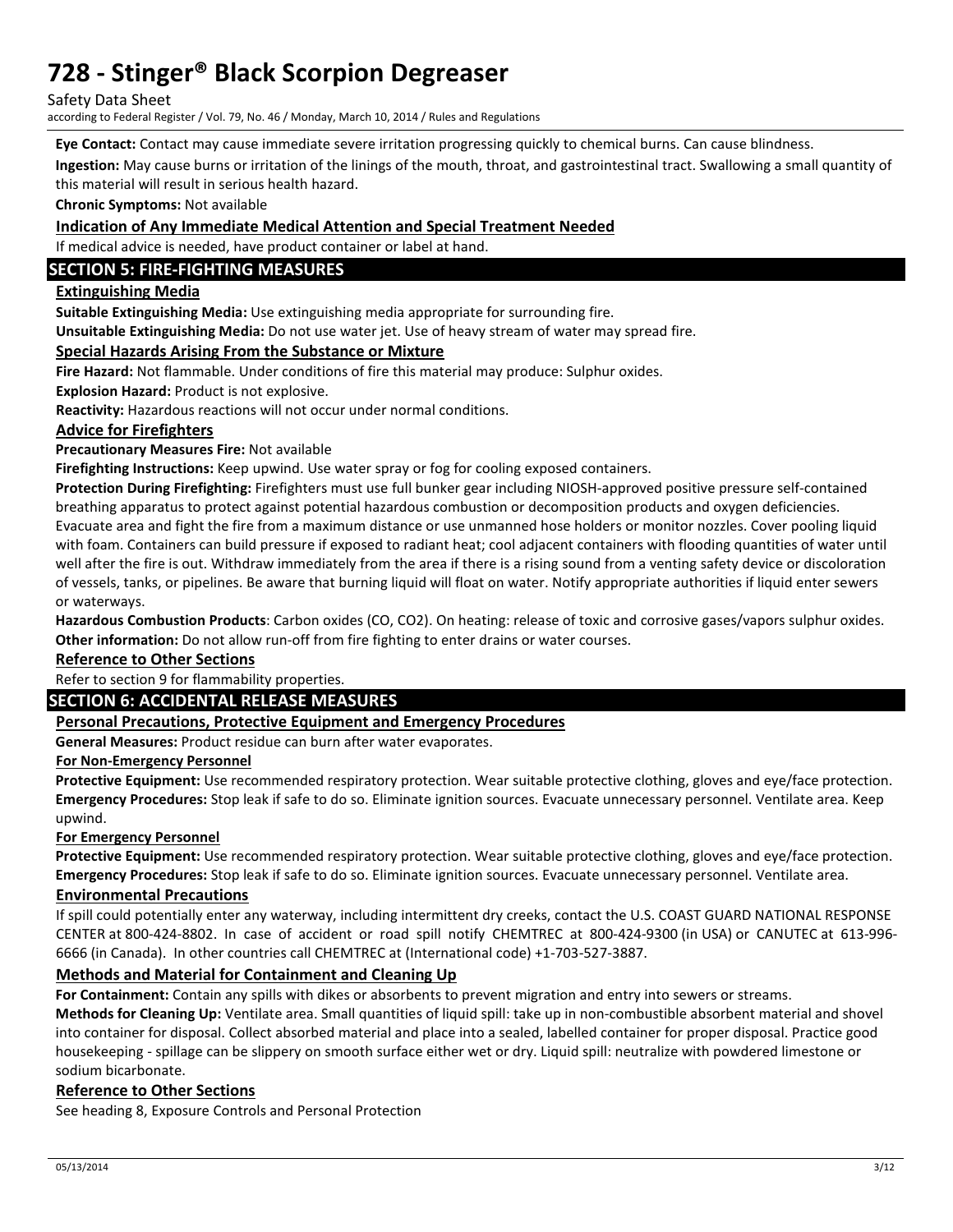Safety Data Sheet

according to Federal Register / Vol. 79, No. 46 / Monday, March 10, 2014 / Rules and Regulations

#### **SECTION 7: HANDLING AND STORAGE**

#### **Precautions for Safe Handling**

**Hygiene Measures:** Handle in accordance with good industrial hygiene and safety procedures. Emergency eye wash fountains and safety showers should be available in the immediate vicinity of any potential exposure. Wash contaminated clothing before reuse. **Conditions for Safe Storage, Including Any Incompatibilities** 

## **Storage Conditions:** Detached outside storage is preferable.

**Storage Area:** Store in dry, cool area. Store in a well-ventilated place. Keep away from combustible materials.

**Specific End Use(s)** Cleaning compound

## **SECTION 8: EXPOSURE CONTROLS/PERSONAL PROTECTION**

#### **Control Parameters**

| 2-Butoxyethanol (111-76-2)   |                                      |                                   |  |  |  |  |
|------------------------------|--------------------------------------|-----------------------------------|--|--|--|--|
| Mexico                       | OEL TWA (mg/m <sup>3</sup> )         | $120$ mg/m <sup>3</sup>           |  |  |  |  |
| Mexico                       | OEL TWA (ppm)                        | 26 ppm                            |  |  |  |  |
| Mexico                       | OEL STEL (mg/m <sup>3</sup> )        | 360 $mg/m3$                       |  |  |  |  |
| Mexico                       | OEL STEL (ppm)                       | 75 ppm                            |  |  |  |  |
| <b>USA ACGIH</b>             | <b>ACGIH TWA (ppm)</b>               | 20 ppm                            |  |  |  |  |
| <b>USA OSHA</b>              | OSHA PEL (TWA) (mg/m <sup>3</sup> )  | 240 mg/m $3$                      |  |  |  |  |
| <b>USA OSHA</b>              | OSHA PEL (TWA) (ppm)                 | 50 ppm                            |  |  |  |  |
| <b>USA NIOSH</b>             | NIOSH REL (TWA) (mg/m <sup>3</sup> ) | 24 mg/m <sup>3</sup>              |  |  |  |  |
| <b>USA NIOSH</b>             | NIOSH REL (TWA) (ppm)                | 5 ppm                             |  |  |  |  |
| <b>USA IDLH</b>              | US IDLH (ppm)                        | 700 ppm                           |  |  |  |  |
| Alberta                      | OEL TWA (mg/m <sup>3</sup> )         | 97 mg/ $m3$                       |  |  |  |  |
| Alberta                      | OEL TWA (ppm)                        | 20 ppm                            |  |  |  |  |
| <b>British Columbia</b>      | OEL TWA (ppm)                        | 20 ppm                            |  |  |  |  |
| Manitoba                     | OEL TWA (ppm)                        | 20 ppm                            |  |  |  |  |
| <b>New Brunswick</b>         | OEL TWA (mg/m <sup>3</sup> )         | 121 mg/m $3$                      |  |  |  |  |
| <b>New Brunswick</b>         | OEL TWA (ppm)                        | 25 ppm                            |  |  |  |  |
| Newfoundland & Labrador      | OEL TWA (ppm)                        | 20 ppm                            |  |  |  |  |
| Nova Scotia                  | OEL TWA (ppm)                        | 20 ppm                            |  |  |  |  |
| Nunavut                      | OEL STEL (mg/m <sup>3</sup> )        | 360 $mg/m3$                       |  |  |  |  |
| Nunavut                      | OEL STEL (ppm)                       | 75 ppm                            |  |  |  |  |
| Nunavut                      | OEL TWA (mg/m <sup>3</sup> )         | 120 mg/m $3$                      |  |  |  |  |
| Nunavut                      | OEL TWA (ppm)                        | 25 ppm                            |  |  |  |  |
| Northwest Territories        | OEL STEL (mg/m <sup>3</sup> )        | 360 $mg/m3$                       |  |  |  |  |
| Northwest Territories        | OEL STEL (ppm)                       | 75 ppm                            |  |  |  |  |
| <b>Northwest Territories</b> | OEL TWA (mg/m <sup>3</sup> )         | 120 mg/m $3$                      |  |  |  |  |
| Northwest Territories        | OEL TWA (ppm)                        | 25 ppm                            |  |  |  |  |
| Ontario                      | OEL TWA (ppm)                        | 20 ppm                            |  |  |  |  |
| Prince Edward Island         | OEL TWA (ppm)                        | 20 ppm                            |  |  |  |  |
| Québec                       | VEMP (mg/m <sup>3</sup> )            | 97 mg/ $m3$                       |  |  |  |  |
| Québec                       | VEMP (ppm)                           | 20 ppm                            |  |  |  |  |
| Saskatchewan                 | OEL STEL (ppm)                       | 30 ppm                            |  |  |  |  |
| Saskatchewan                 | OEL TWA (ppm)                        | 20 ppm                            |  |  |  |  |
| Yukon                        | OEL STEL (mg/m <sup>3</sup> )        | $\frac{1}{220}$ mg/m <sup>3</sup> |  |  |  |  |
| Yukon                        | OEL STEL (ppm)                       | 150 ppm                           |  |  |  |  |
| Yukon                        | OEL TWA (mg/m <sup>3</sup> )         | 240 mg/m $3$                      |  |  |  |  |
| Yukon                        | OEL TWA (ppm)                        | 50 ppm                            |  |  |  |  |
| Sodium hydroxide (1310-73-2) |                                      |                                   |  |  |  |  |
| Mexico                       | OEL Ceiling (mg/m <sup>3</sup> )     | 2 mg/ $m3$                        |  |  |  |  |
| <b>USA ACGIH</b>             | ACGIH Ceiling (mg/m <sup>3</sup> )   | $2$ mg/m <sup>3</sup>             |  |  |  |  |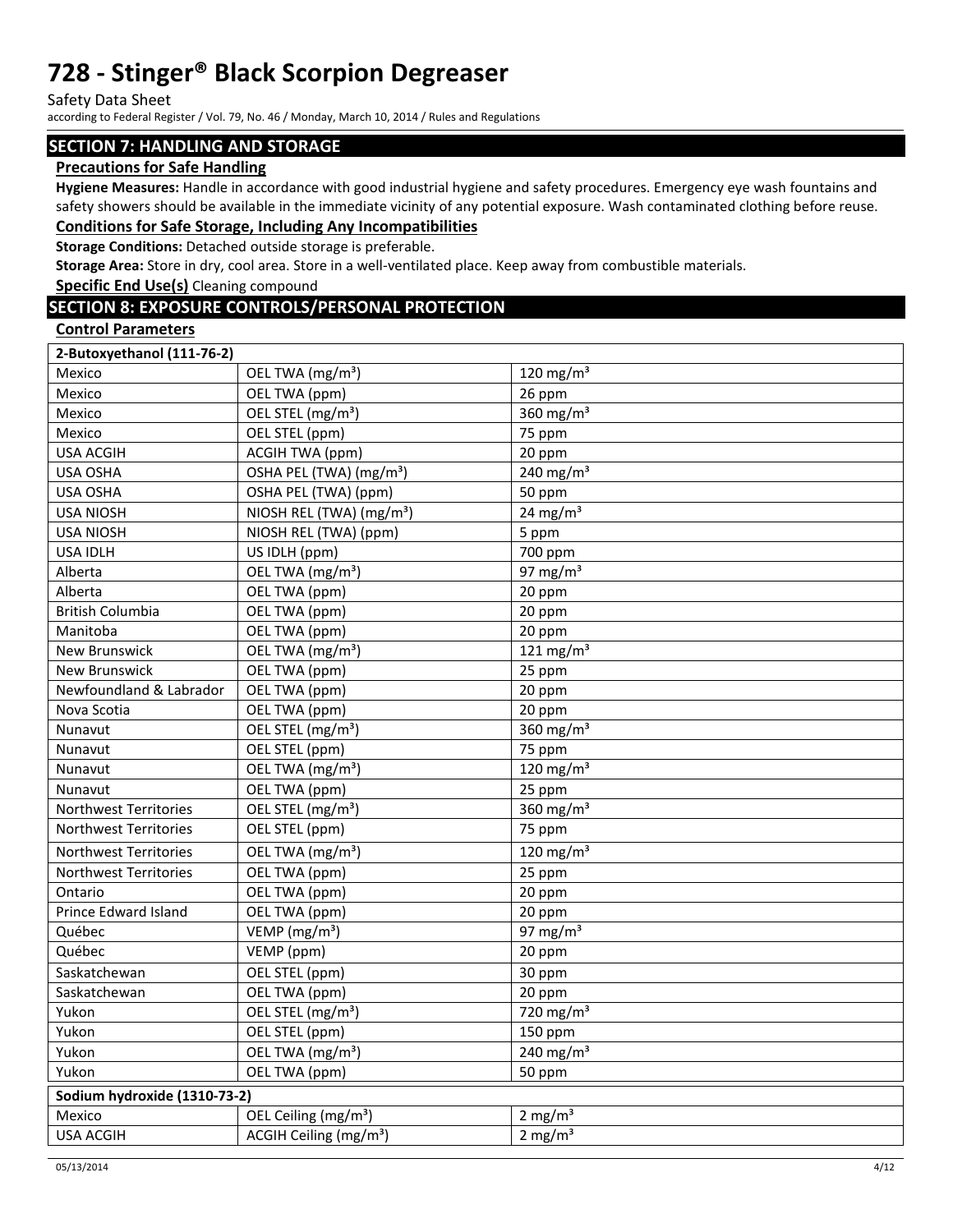Safety Data Sheet

according to Federal Register / Vol. 79, No. 46 / Monday, March 10, 2014 / Rules and Regulations

| <b>USA OSHA</b>              | OSHA PEL (TWA) (mg/m <sup>3</sup> )      | 2 mg/ $m3$          |
|------------------------------|------------------------------------------|---------------------|
| <b>USA NIOSH</b>             | NIOSH REL (ceiling) (mg/m <sup>3</sup> ) | 2 mg/m <sup>3</sup> |
| <b>USA IDLH</b>              | US IDLH $(mg/m3)$                        | $10 \text{ mg/m}^3$ |
| Alberta                      | OEL Ceiling (mg/m <sup>3</sup> )         | 2 mg/m <sup>3</sup> |
| <b>British Columbia</b>      | OEL Ceiling (mg/m <sup>3</sup> )         | 2 mg/ $m3$          |
| Manitoba                     | OEL Ceiling (mg/m <sup>3</sup> )         | 2 mg/m <sup>3</sup> |
| New Brunswick                | OEL Ceiling (mg/m <sup>3</sup> )         | 2 mg/m <sup>3</sup> |
| Newfoundland & Labrador      | OEL Ceiling (mg/m <sup>3</sup> )         | 2 mg/m <sup>3</sup> |
| Nova Scotia                  | OEL Ceiling (mg/m <sup>3</sup> )         | 2 mg/ $m3$          |
| Nunavut                      | OEL Ceiling (mg/m <sup>3</sup> )         | 2 mg/ $m3$          |
| <b>Northwest Territories</b> | OEL Ceiling (mg/m <sup>3</sup> )         | $2 \text{ mg/m}^3$  |
| Ontario                      | OEL Ceiling (mg/m <sup>3</sup> )         | 2 mg/ $m3$          |
| Prince Edward Island         | OEL Ceiling (mg/m <sup>3</sup> )         | $2 \text{ mg/m}^3$  |
| Québec                       | PLAFOND (mg/m <sup>3</sup> )             | $2 \text{ mg/m}^3$  |
| Saskatchewan                 | OEL Ceiling (mg/m <sup>3</sup> )         | 2 mg/ $m3$          |
| Yukon                        | OEL Ceiling (mg/m <sup>3</sup> )         | 2 mg/ $m3$          |

## **Exposure Controls**

**Appropriate Engineering Controls:** Emergency eye wash fountains and safety showers should be available in the immediate vicinity of any potential exposure, but are not required. Product to be handled under strictly controlled conditions. Ensure all national/local regulations are observed. Ensure all national/local regulations are observed.

**Personal Protective Equipment:** Protective clothing. Gloves. Chemical goggles. Insufficient ventilation: wear respiratory protection.



**Materials for Protective Clothing:** Not available

**Hand Protection:** Impermeable protective gloves.

**Eye Protection:** Chemical goggles/faceshield with chemical goggles.

**Skin and Body Protection:** Wear suitable protective clothing.

**Respiratory Protection:** Use a NIOSH-approved respirator or self-contained breathing apparatus whenever exposure may exceed established Occupational Exposure Limits.

## **SECTION 9: PHYSICAL AND CHEMICAL PROPERTIES**

| <b>Information on Basic Physical and Chemical Properties</b> |
|--------------------------------------------------------------|
|--------------------------------------------------------------|

| <b>Physical State</b>                             | ÷ | Liquid                |
|---------------------------------------------------|---|-----------------------|
|                                                   |   |                       |
| Appearance                                        | : | <b>Black Cherry</b>   |
| Odor                                              |   | Cherry                |
| <b>Odor Threshold</b>                             |   | Not available         |
| рH                                                | ٠ | $^{\sim}$ 13          |
| <b>Relative Evaporation Rate (butylacetate=1)</b> |   | < 1.08                |
| <b>Melting Point</b>                              | ٠ | Not available         |
| <b>Freezing Point</b>                             | ٠ | Not available         |
| <b>Boiling Point</b>                              |   | 99.44 °C (211 °F)     |
| <b>Flash Point</b>                                |   | None. Does not flash. |
| <b>Auto-ignition Temperature</b>                  | ٠ | Not available         |
| <b>Decomposition Temperature</b>                  | ٠ | Not available         |
| Flammability (solid, gas)                         |   | Not available         |
| <b>Lower Flammable Limit</b>                      | ٠ | Not available         |
| Upper Flammable Limit                             | ٠ | Not available         |
| <b>Vapor Pressure</b>                             |   | Not available         |
| <b>Relative Vapor Density at 20 °C</b>            |   | Not available         |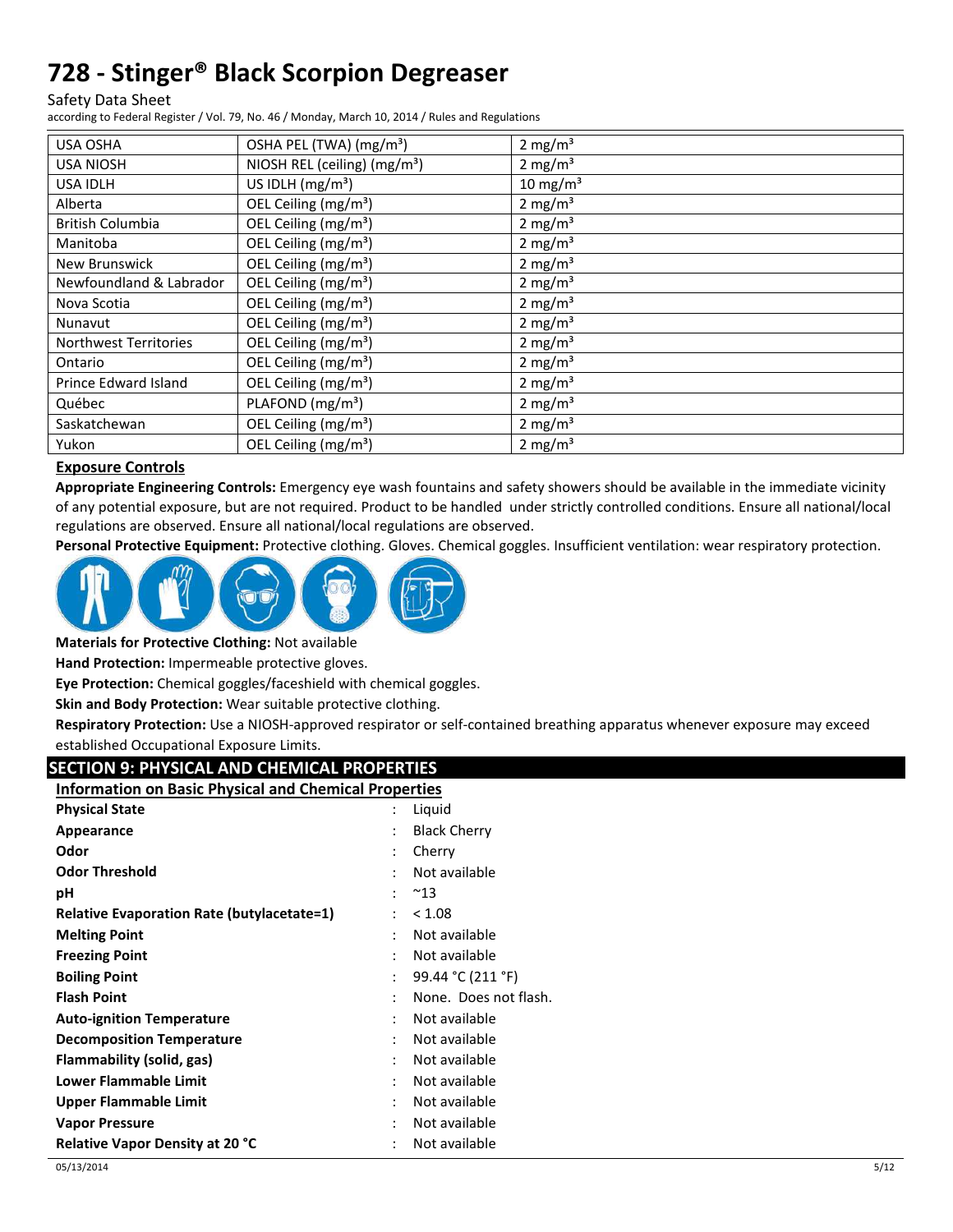Safety Data Sheet

**according to Federal Register / Vol. 79, No. 46 / Monday, March 10, 2014 / Rules and Regulations** 

| <b>Relative Density</b>                                 | Not available                                                         |
|---------------------------------------------------------|-----------------------------------------------------------------------|
| <b>Specific Gravity</b>                                 | 1.06 Water = $1$                                                      |
| <b>Solubility</b>                                       | Water: 100 %                                                          |
| Partition coefficient: n-octanol/water                  | Not available                                                         |
| <b>Viscosity</b>                                        | Not available                                                         |
| Explosion Data - Sensitivity to Mechanical Impact       | Not expected to present an explosion hazard due to mechanical impact. |
| <b>Explosion Data - Sensitivity to Static Discharge</b> | Not expected to present an explosion hazard due to static discharge.  |

## **SECTION 10: STABILITY AND REACTIVITY**

**Reactivity:** Hazardous reactions will not occur under normal conditions.

**Chemical Stability:** Stable at standard temperature and pressure.

**Possibility of Hazardous Reactions:** Hazardous polymerization will not occur.

**Conditions to Avoid:** Protect from moisture.

**Incompatible Materials:** Avoid strong oxidizers.

**Hazardous Decomposition Products:** Thermal decomposition generates : Corrosive vapours.

## **SECTION 11: TOXICOLOGICAL INFORMATION**

**Information on Toxicological Effects - Product** 

**Acute Toxicity:** Not classified

**LD50 and LC50 Data:** Not available

**Skin Corrosion/Irritation:** Causes severe skin burns and eye damage.

**pH:** ~13

**Serious Eye Damage/Irritation:** Causes serious eye damage.

**pH:** ~13

**Respiratory or Skin Sensitization:** Not classified

**Germ Cell Mutagenicity:** Not classified

**Teratogenicity:** Not available

**Carcinogenicity:** Not classified

**Specific Target Organ Toxicity (Repeated Exposure):** Not classified

**Reproductive Toxicity:** Not classified

**Specific Target Organ Toxicity (Single Exposure):** Not classified

**Aspiration Hazard:** Not classified

**Symptoms/Injuries After Inhalation:** Causes severe respiratory irritation if inhaled. Symptoms may include burning of nose and throat, constriction of airway, difficulty breathing, shortness of breath, bronchial spasms, chest pain, and pink frothy sputum. Contact may cause immediate severe irritation progressing quickly to chemical burns. May cause pulmonary edema. Symptoms may be delayed.

**Symptoms/Injuries After Skin Contact:** Contact may cause immediate severe irritation progressing quickly to chemical burns. **Symptoms/Injuries After Eye Contact:** Contact may cause immediate severe irritation progressing quickly to chemical burns. Can cause blindness.

**Symptoms/Injuries After Ingestion:** May cause burns or irritation of the linings of the mouth, throat, and gastrointestinal tract. Swallowing a small quantity of this material will result in serious health hazard.

## **Information on Toxicological Effects - Ingredient(s)**

**LD50 and LC50 Data:**

| Sodium metasilicate (6834-92-0) |                     |  |  |
|---------------------------------|---------------------|--|--|
| LD50 Oral Rat                   | $600 \text{ mg/kg}$ |  |  |
| 2-Butoxyethanol (111-76-2)      |                     |  |  |
| LD50 Oral Rat                   | 470 mg/kg           |  |  |
| LD50 Dermal Rat                 | 1680 mg/kg          |  |  |
| LC50 Inhalation Rat (ppm)       | 450 ppm/4h          |  |  |
| ATE CLP (vapors)                | 11.000 mg/l/4h      |  |  |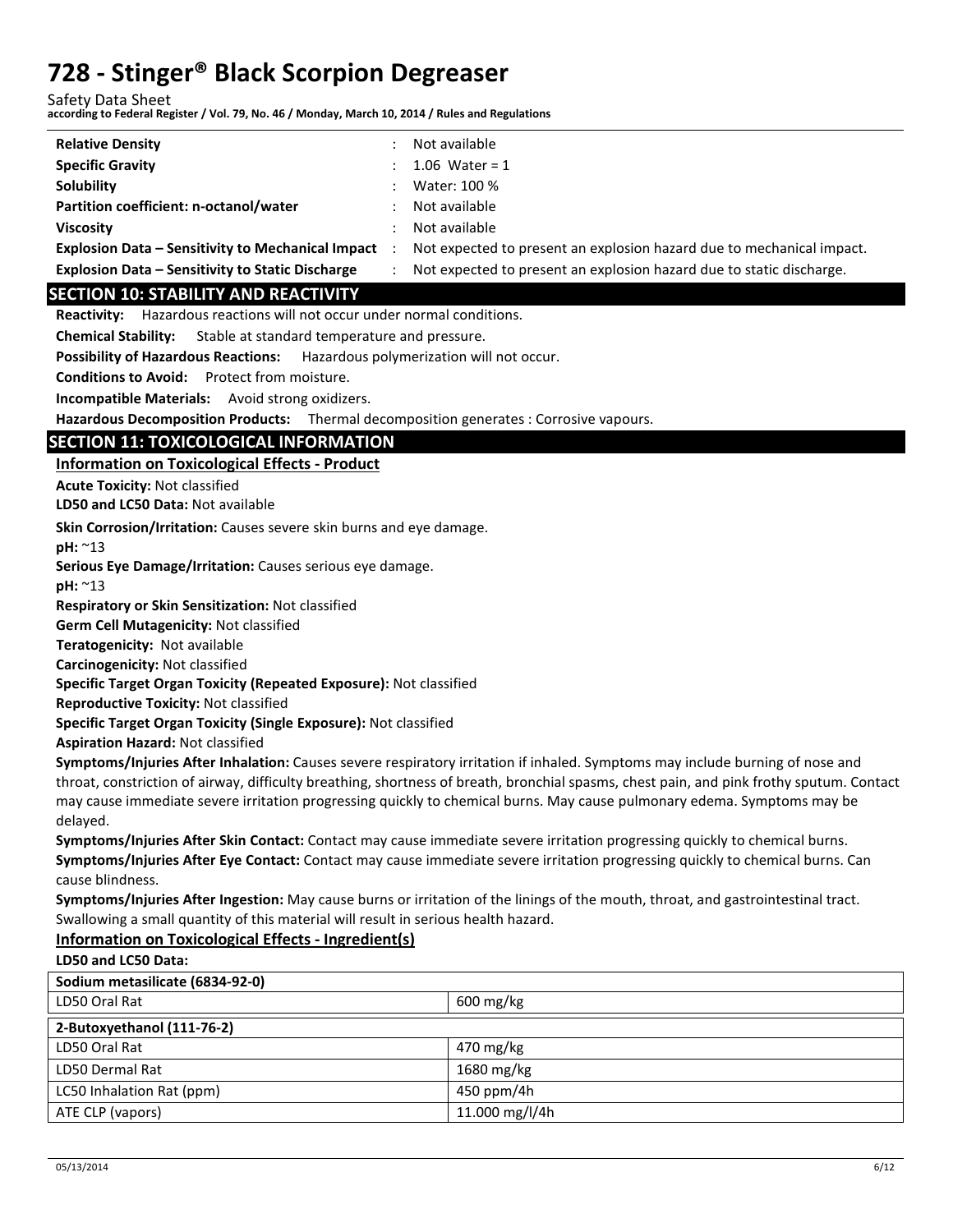Safety Data Sheet

**according to Federal Register / Vol. 79, No. 46 / Monday, March 10, 2014 / Rules and Regulations** 

| Alcohols, C9-11, ethoxylated (68439-46-3)                                                            |                                                                            |                                                                                                                                     |  |  |  |  |  |
|------------------------------------------------------------------------------------------------------|----------------------------------------------------------------------------|-------------------------------------------------------------------------------------------------------------------------------------|--|--|--|--|--|
| LD50 Oral Rat                                                                                        | 1400 mg/kg                                                                 |                                                                                                                                     |  |  |  |  |  |
| Ethylenediaminetetraacetic acid (60-00-4)                                                            |                                                                            |                                                                                                                                     |  |  |  |  |  |
| LD50 Oral Rat<br>1700 mg/kg                                                                          |                                                                            |                                                                                                                                     |  |  |  |  |  |
| Water (7732-18-5)                                                                                    |                                                                            |                                                                                                                                     |  |  |  |  |  |
| LD50 Oral Rat                                                                                        |                                                                            | > 90000 mg/kg                                                                                                                       |  |  |  |  |  |
| 2-Butoxyethanol (111-76-2)                                                                           |                                                                            |                                                                                                                                     |  |  |  |  |  |
| <b>IARC Group</b>                                                                                    |                                                                            | 3                                                                                                                                   |  |  |  |  |  |
| National Toxicity Program (NTP) Status                                                               |                                                                            | Evidence of Carcinogenicity.                                                                                                        |  |  |  |  |  |
| <b>SECTION 12: ECOLOGICAL INFORMATION</b>                                                            |                                                                            |                                                                                                                                     |  |  |  |  |  |
| <b>Toxicity Not classified</b>                                                                       |                                                                            |                                                                                                                                     |  |  |  |  |  |
| Sodium metasilicate (6834-92-0)                                                                      |                                                                            |                                                                                                                                     |  |  |  |  |  |
| LC50 Fish 1                                                                                          |                                                                            | 210 mg/l (Exposure time: 96 h - Species: Brachydanio rerio [semi-static])                                                           |  |  |  |  |  |
| LC 50 Fish 2                                                                                         |                                                                            | 210 mg/l (Exposure time: 96 h - Species: Brachydanio rerio)                                                                         |  |  |  |  |  |
| 2-Butoxyethanol (111-76-2)                                                                           |                                                                            |                                                                                                                                     |  |  |  |  |  |
| LC50 Fish 1                                                                                          |                                                                            | 1490 mg/l (Exposure time: 96 h - Species: Lepomis macrochirus [static])                                                             |  |  |  |  |  |
| EC50 Daphnia 1                                                                                       |                                                                            | 1000 mg/l (Exposure time: 48 h - Species: Daphnia magna)                                                                            |  |  |  |  |  |
| LC 50 Fish 2                                                                                         |                                                                            | 2950 mg/l (Exposure time: 96 h - Species: Lepomis macrochirus)                                                                      |  |  |  |  |  |
| Sodium hydroxide (1310-73-2)                                                                         |                                                                            |                                                                                                                                     |  |  |  |  |  |
| LC50 Fish 1                                                                                          | 40 mg/l                                                                    |                                                                                                                                     |  |  |  |  |  |
| Ethylenediaminetetraacetic acid (60-00-4)                                                            |                                                                            |                                                                                                                                     |  |  |  |  |  |
| LC50 Fish 1                                                                                          | 34 - 62 mg/l (Exposure time: 96 h - Species: Lepomis macrochirus [static]) |                                                                                                                                     |  |  |  |  |  |
| EC50 Daphnia 1                                                                                       | 113 mg/l (Exposure time: 48 h - Species: Daphnia magna [Static])           |                                                                                                                                     |  |  |  |  |  |
| 44.2 - 76.5 mg/l (Exposure time: 96 h - Species: Pimephales promelas [static])<br>LC 50 Fish 2       |                                                                            |                                                                                                                                     |  |  |  |  |  |
| <b>Persistence and Degradability</b>                                                                 |                                                                            |                                                                                                                                     |  |  |  |  |  |
| 728 - Stinger® Black Scorpion Degreaser                                                              |                                                                            |                                                                                                                                     |  |  |  |  |  |
| Persistence and Degradability<br>Product is biodegradable.                                           |                                                                            |                                                                                                                                     |  |  |  |  |  |
| <b>Bioaccumulative Potential</b>                                                                     |                                                                            |                                                                                                                                     |  |  |  |  |  |
| 728 - Stinger® Black Scorpion Degreaser<br><b>Bioaccumulative Potential</b>                          |                                                                            |                                                                                                                                     |  |  |  |  |  |
|                                                                                                      | Not expected to bioaccumulate.                                             |                                                                                                                                     |  |  |  |  |  |
| 2-Butoxyethanol (111-76-2)                                                                           | $0.81$ (at 25 °C)                                                          |                                                                                                                                     |  |  |  |  |  |
| Log Pow                                                                                              |                                                                            |                                                                                                                                     |  |  |  |  |  |
| <b>Mobility in Soil Not available</b>                                                                |                                                                            |                                                                                                                                     |  |  |  |  |  |
| <b>Other Adverse Effects Not available</b>                                                           |                                                                            |                                                                                                                                     |  |  |  |  |  |
| <b>SECTION 13: DISPOSAL CONSIDERATIONS</b>                                                           |                                                                            |                                                                                                                                     |  |  |  |  |  |
| and international regulations.                                                                       |                                                                            | Waste Disposal Recommendations: Dispose of waste material in accordance with all local, regional, national, provincial, territorial |  |  |  |  |  |
| <b>SECTION 14: TRANSPORT INFORMATION</b>                                                             |                                                                            |                                                                                                                                     |  |  |  |  |  |
| 14.1 In Accordance with DOT                                                                          |                                                                            | NOT DOT REGULATED in Trucks in Containers < 119 Gallons                                                                             |  |  |  |  |  |
| 14.2 In Accordance with IMDG                                                                         | <b>NOT REGULATED</b>                                                       |                                                                                                                                     |  |  |  |  |  |
| 14.3 In Accordance with IATA<br>UN1719, Caustic Alkali Liquid, N.O.S., (Sodium Hydroxide), 8, PG-III |                                                                            |                                                                                                                                     |  |  |  |  |  |
| 14.4 In Accordance with TDG                                                                          | Not regulated for transport                                                |                                                                                                                                     |  |  |  |  |  |
| <b>SECTION 15: REGULATORY INFORMATION</b>                                                            |                                                                            |                                                                                                                                     |  |  |  |  |  |
| <b>US Federal Regulations</b>                                                                        |                                                                            |                                                                                                                                     |  |  |  |  |  |
| 728 - Stinger® Black Scorpion Degreaser                                                              |                                                                            |                                                                                                                                     |  |  |  |  |  |
| <b>SARA Section 311/312 Hazard Classes</b>                                                           |                                                                            | Immediate (acute) health hazard                                                                                                     |  |  |  |  |  |
|                                                                                                      |                                                                            |                                                                                                                                     |  |  |  |  |  |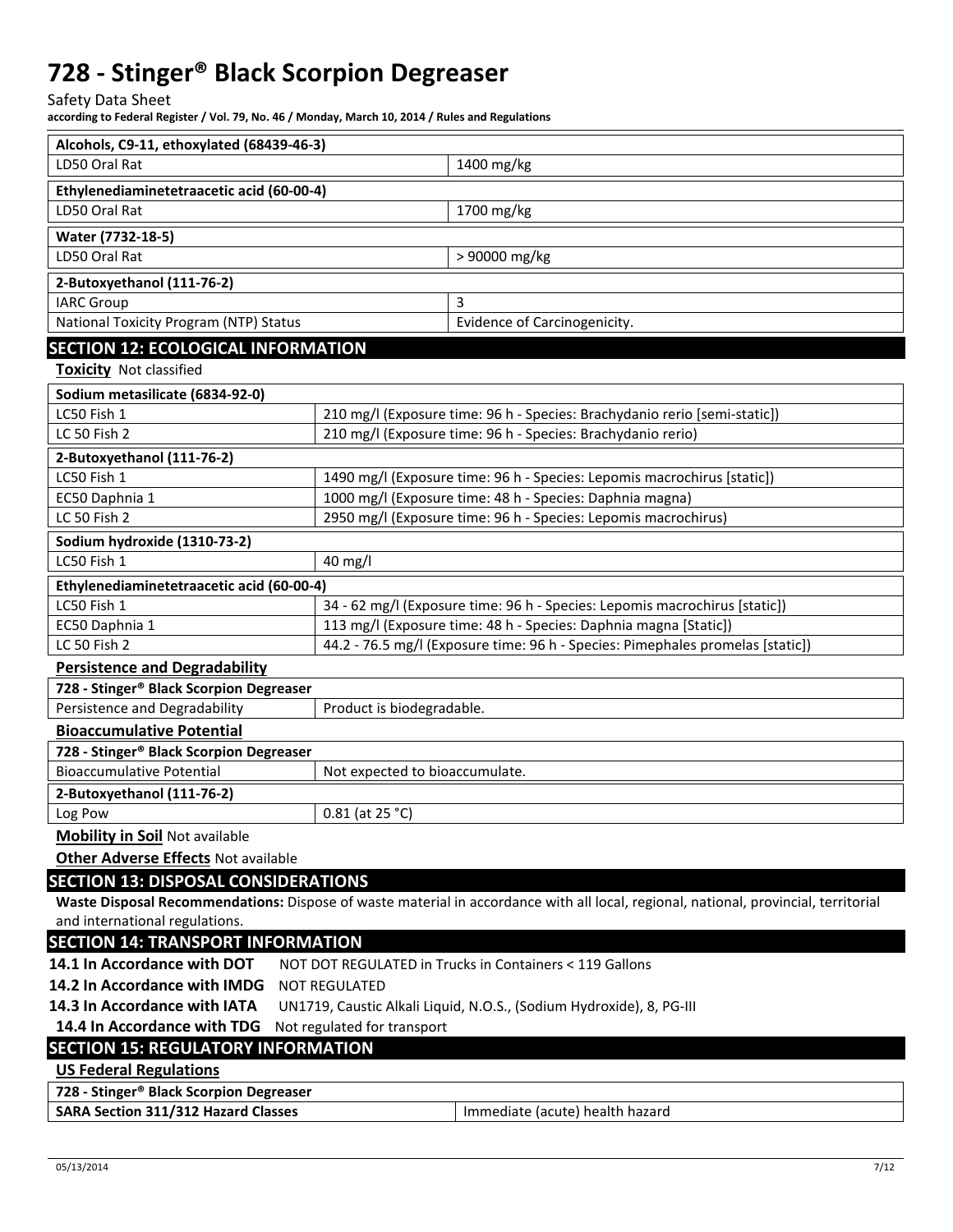Safety Data Sheet **according to Federal Register / Vol. 79, No. 46 / Monday, March 10, 2014 / Rules and Regulations** 

## **Sodium metasilicate (6834-92-0)**

| Listed on the United States TSCA (Toxic Substances Control Act) inventory |
|---------------------------------------------------------------------------|
| 2-Butoxyethanol (111-76-2)                                                |
| Listed on the United States TSCA (Toxic Substances Control Act) inventory |
| Sodium hydroxide (1310-73-2)                                              |
| Listed on the United States TSCA (Toxic Substances Control Act) inventory |
| Alcohols, C9-11, ethoxylated (68439-46-3)                                 |
| Listed on the United States TSCA (Toxic Substances Control Act) inventory |
| Ethylenediaminetetraacetic acid (60-00-4)                                 |
| Listed on the United States TSCA (Toxic Substances Control Act) inventory |
| Water (7732-18-5)                                                         |
| Listed on the United States TSCA (Toxic Substances Control Act) inventory |

#### **US State Regulations**

**Sodium metasilicate (6834-92-0)** 

U.S. - Texas - Effects Screening Levels - Long Term

U.S. - Texas - Effects Screening Levels - Short Term

### **2-Butoxyethanol (111-76-2)**

| U.S. - California - SCAQMD - Toxic Air Contaminants - Non-Cancer Acute                                             |
|--------------------------------------------------------------------------------------------------------------------|
| U.S. - California - Toxic Air Contaminant List (AB 1807, AB 2728)                                                  |
| U.S. - Colorado - Groundwater Quality Standards                                                                    |
| U.S. - Connecticut - Hazardous Air Pollutants - HLVs (30 min)                                                      |
| U.S. - Connecticut - Hazardous Air Pollutants - HLVs (8 hr)                                                        |
| U.S. - Idaho - Non-Carcinogenic Toxic Air Pollutants - Acceptable Ambient Concentrations                           |
| U.S. - Idaho - Non-Carcinogenic Toxic Air Pollutants - Emission Levels (ELs)                                       |
| U.S. - Idaho - Occupational Exposure Limits - TWAs                                                                 |
| U.S. - Massachusetts - Oil & Hazardous Material List - Groundwater Reportable Concentration - Reporting Category 1 |
| U.S. - Massachusetts - Oil & Hazardous Material List - Groundwater Reportable Concentration - Reporting Category 2 |
| U.S. - Massachusetts - Oil & Hazardous Material List - Reportable Quantity                                         |
| U.S. - Massachusetts - Oil & Hazardous Material List - Soil Reportable Concentration - Reporting Category 1        |
| U.S. - Massachusetts - Oil & Hazardous Material List - Soil Reportable Concentration - Reporting Category 2        |
| RTK - U.S. - Massachusetts - Right To Know List                                                                    |
| U.S. - Michigan - Occupational Exposure Limits - Skin Designations                                                 |
| U.S. - Michigan - Occupational Exposure Limits - TWAs                                                              |
| U.S. - Minnesota - Chemicals of High Concern                                                                       |
| U.S. - Minnesota - Hazardous Substance List                                                                        |
| U.S. - Minnesota - Permissible Exposure Limits - Skin Designations                                                 |
| U.S. - Minnesota - Permissible Exposure Limits - TWAs                                                              |
| U.S. - New Hampshire - Regulated Toxic Air Pollutants - Ambient Air Levels (AALs) - 24-Hour                        |
| U.S. - New Hampshire - Regulated Toxic Air Pollutants - Ambient Air Levels (AALs) - Annual                         |
| RTK - U.S. - New Jersey - Right to Know Hazardous Substance List                                                   |
| U.S. - New Jersey - Special Health Hazards Substances List                                                         |
| U.S. - New York - Occupational Exposure Limits - Skin Designations                                                 |
| U.S. - New York - Occupational Exposure Limits - TWAs                                                              |
| U.S. - North Dakota - Air Pollutants - Guideline Concentrations - 8-Hour                                           |
| U.S. - Oregon - Permissible Exposure Limits - Skin Designations                                                    |
| U.S. - Oregon - Permissible Exposure Limits - TWAs                                                                 |
| RTK - U.S. - Pennsylvania - RTK (Right to Know) List                                                               |
| U.S. - Rhode Island - Air Toxics - Acceptable Ambient Levels - 1-Hour                                              |
| U.S. - Rhode Island - Air Toxics - Acceptable Ambient Levels - Annual                                              |
| U.S. - Tennessee - Occupational Exposure Limits - Skin Designations                                                |
| U.S. - Tennessee - Occupational Exposure Limits - TWAs                                                             |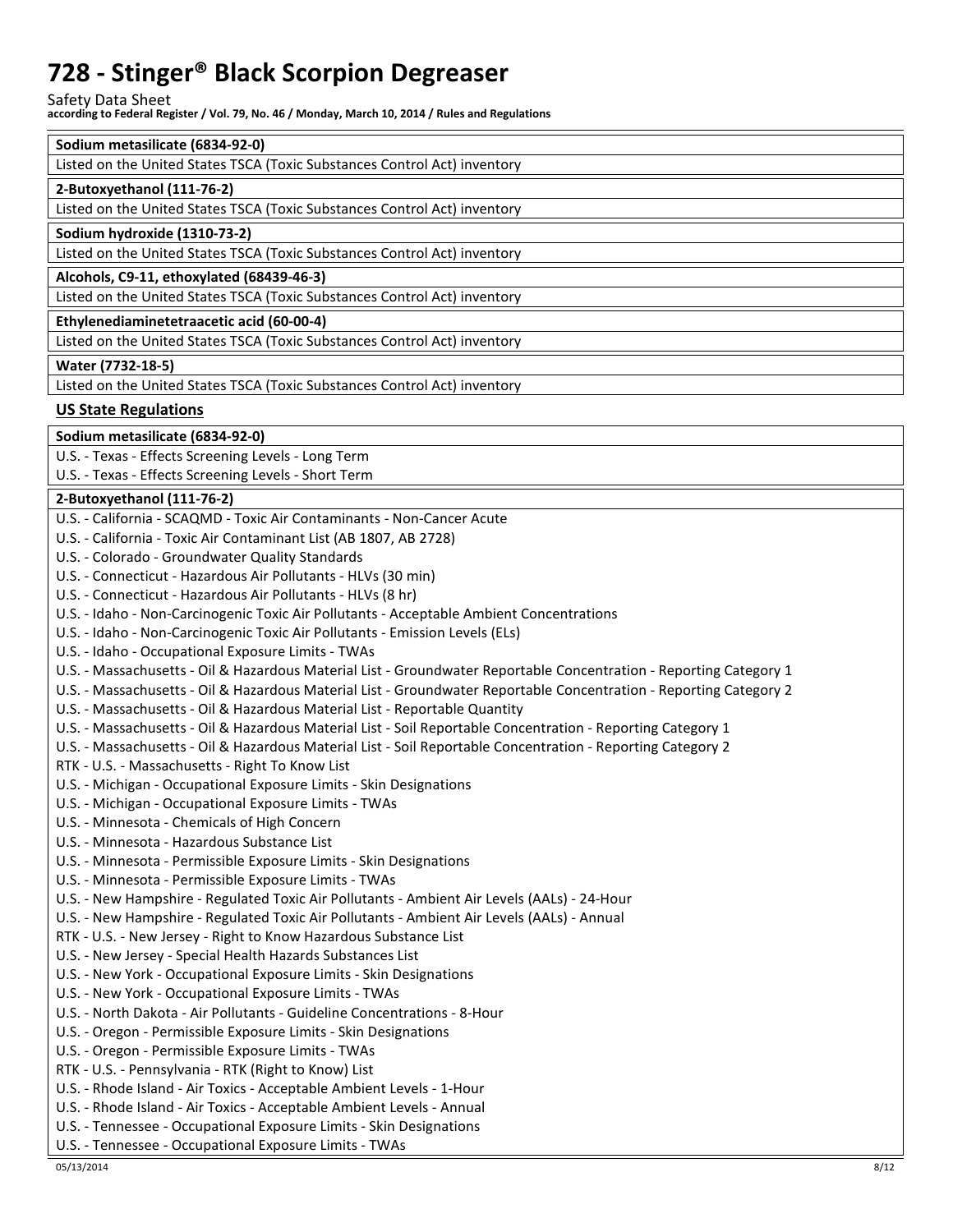Safety Data Sheet **according to Federal Register / Vol. 79, No. 46 / Monday, March 10, 2014 / Rules and Regulations** 

| U.S. - Texas - Effects Screening Levels - Long Term                                                                     |
|-------------------------------------------------------------------------------------------------------------------------|
| U.S. - Texas - Effects Screening Levels - Short Term                                                                    |
| U.S. - Vermont - Permissible Exposure Limits - Skin Designations                                                        |
| U.S. - Vermont - Permissible Exposure Limits - TWAs                                                                     |
| U.S. - Washington - Permissible Exposure Limits - Skin Designations                                                     |
| U.S. - Washington - Permissible Exposure Limits - STELs                                                                 |
| U.S. - Washington - Permissible Exposure Limits - TWAs                                                                  |
| U.S. - Wisconsin - Hazardous Air Contaminants - All Sources - Emissions From Stack Heights 25 Feet to Less Than 40 Feet |
| U.S. - Wisconsin - Hazardous Air Contaminants - All Sources - Emissions From Stack Heights 40 Feet to Less Than 75 Feet |
| U.S. - Wisconsin - Hazardous Air Contaminants - All Sources - Emissions From Stack Heights 75 Feet or Greater           |
| U.S. - Wisconsin - Hazardous Air Contaminants - All Sources - Emissions From Stack Heights Less Than 25 Feet            |
| Sodium hydroxide (1310-73-2)                                                                                            |
| U.S. - California - SCAQMD - Toxic Air Contaminants - Non-Cancer Acute                                                  |
| U.S. - California - Toxic Air Contaminant List (AB 1807, AB 2728)                                                       |
| U.S. - Connecticut - Hazardous Air Pollutants - HLVs (30 min)                                                           |
| U.S. - Connecticut - Hazardous Air Pollutants - HLVs (8 hr)                                                             |
| U.S. - Delaware - Pollutant Discharge Requirements - Reportable Quantities                                              |
| U.S. - Idaho - Non-Carcinogenic Toxic Air Pollutants - Acceptable Ambient Concentrations                                |
|                                                                                                                         |
| U.S. - Idaho - Non-Carcinogenic Toxic Air Pollutants - Emission Levels (ELs)                                            |
| U.S. - Idaho - Occupational Exposure Limits - TWAs                                                                      |
| U.S. - Louisiana - Reportable Quantity List for Pollutants                                                              |
| U.S. - Massachusetts - Oil & Hazardous Material List - Groundwater Reportable Concentration - Reporting Category 1      |
| U.S. - Massachusetts - Oil & Hazardous Material List - Groundwater Reportable Concentration - Reporting Category 2      |
| U.S. - Massachusetts - Oil & Hazardous Material List - Reportable Quantity                                              |
| U.S. - Massachusetts - Oil & Hazardous Material List - Soil Reportable Concentration - Reporting Category 1             |
| U.S. - Massachusetts - Oil & Hazardous Material List - Soil Reportable Concentration - Reporting Category 2             |
| RTK - U.S. - Massachusetts - Right To Know List                                                                         |
| U.S. - Massachusetts - Toxics Use Reduction Act                                                                         |
| U.S. - Michigan - Occupational Exposure Limits - Ceilings                                                               |
| U.S. - Michigan - Polluting Materials List                                                                              |
| U.S. - Minnesota - Chemicals of High Concern                                                                            |
| U.S. - Minnesota - Hazardous Substance List                                                                             |
| U.S. - Minnesota - Permissible Exposure Limits - Ceilings                                                               |
| U.S. - New Jersey - Discharge Prevention - List of Hazardous Substances                                                 |
| RTK - U.S. - New Jersey - Right to Know Hazardous Substance List                                                        |
| U.S. - New Jersey - Special Health Hazards Substances List                                                              |
| U.S. - New York - Occupational Exposure Limits - TWAs                                                                   |
| U.S. - New York - Reporting of Releases Part 597 - List of Hazardous Substances                                         |
| U.S. - North Dakota - Air Pollutants - Guideline Concentrations - 1-Hour                                                |
| U.S. - Oregon - Permissible Exposure Limits - TWAs                                                                      |
| RTK - U.S. - Pennsylvania - RTK (Right to Know) - Environmental Hazard List                                             |
| RTK - U.S. - Pennsylvania - RTK (Right to Know) List                                                                    |
| U.S. - Rhode Island - Air Toxics - Acceptable Ambient Levels - 1-Hour                                                   |
| U.S. - Rhode Island - Air Toxics - Acceptable Ambient Levels - Annual                                                   |
| U.S. - South Carolina - Toxic Air Pollutants - Maximum Allowable Concentrations                                         |
| U.S. - South Carolina - Toxic Air Pollutants - Pollutant Categories                                                     |
| U.S. - Tennessee - Occupational Exposure Limits - Ceilings                                                              |
| U.S. - Texas - Effects Screening Levels - Long Term                                                                     |
| U.S. - Texas - Effects Screening Levels - Short Term                                                                    |
| U.S. - Vermont - Permissible Exposure Limits - Ceilings                                                                 |
| U.S. - Washington - Permissible Exposure Limits - Ceilings                                                              |
| U.S. - Wisconsin - Hazardous Air Contaminants - All Sources - Emissions From Stack Heights 25 Feet to Less Than 40 Feet |
| U.S. - Wisconsin - Hazardous Air Contaminants - All Sources - Emissions From Stack Heights 40 Feet to Less Than 75 Feet |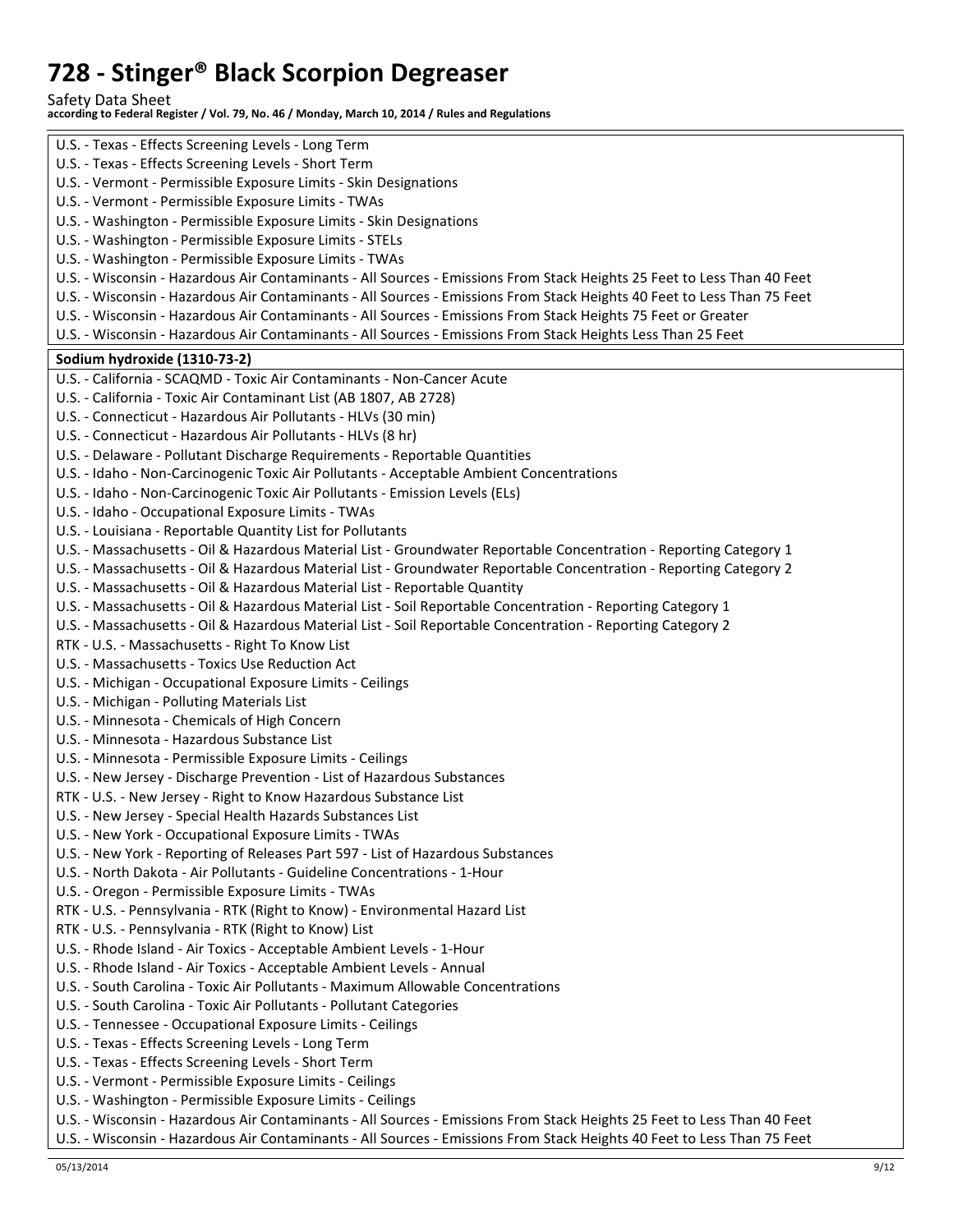Safety Data Sheet **according to Federal Register / Vol. 79, No. 46 / Monday, March 10, 2014 / Rules and Regulations** 

| U.S. - Wisconsin - Hazardous Air Contaminants - All Sources - Emissions From Stack Heights 75 Feet or Greater      |                                                                                                                    |  |  |
|--------------------------------------------------------------------------------------------------------------------|--------------------------------------------------------------------------------------------------------------------|--|--|
| U.S. - Wisconsin - Hazardous Air Contaminants - All Sources - Emissions From Stack Heights Less Than 25 Feet       |                                                                                                                    |  |  |
| Alcohols, C9-11, ethoxylated (68439-46-3)                                                                          |                                                                                                                    |  |  |
| U.S. - Texas - Effects Screening Levels - Long Term                                                                |                                                                                                                    |  |  |
|                                                                                                                    | U.S. - Texas - Effects Screening Levels - Short Term                                                               |  |  |
| Ethylenediaminetetraacetic acid (60-00-4)                                                                          |                                                                                                                    |  |  |
|                                                                                                                    | U.S. - Delaware - Pollutant Discharge Requirements - Reportable Quantities                                         |  |  |
| U.S. - Louisiana - Reportable Quantity List for Pollutants                                                         |                                                                                                                    |  |  |
|                                                                                                                    | U.S. - Massachusetts - Oil & Hazardous Material List - Groundwater Reportable Concentration - Reporting Category 1 |  |  |
| U.S. - Massachusetts - Oil & Hazardous Material List - Groundwater Reportable Concentration - Reporting Category 2 |                                                                                                                    |  |  |
| U.S. - Massachusetts - Oil & Hazardous Material List - Reportable Quantity                                         |                                                                                                                    |  |  |
| U.S. - Massachusetts - Oil & Hazardous Material List - Soil Reportable Concentration - Reporting Category 1        |                                                                                                                    |  |  |
| U.S. - Massachusetts - Oil & Hazardous Material List - Soil Reportable Concentration - Reporting Category 2        |                                                                                                                    |  |  |
| RTK - U.S. - Massachusetts - Right To Know List                                                                    |                                                                                                                    |  |  |
| U.S. - Massachusetts - Toxics Use Reduction Act                                                                    |                                                                                                                    |  |  |
| U.S. - Michigan - Polluting Materials List                                                                         |                                                                                                                    |  |  |
| U.S. - New Jersey - Discharge Prevention - List of Hazardous Substances                                            |                                                                                                                    |  |  |
| RTK - U.S. - New Jersey - Right to Know Hazardous Substance List                                                   |                                                                                                                    |  |  |
| U.S. - New York - Reporting of Releases Part 597 - List of Hazardous Substances                                    |                                                                                                                    |  |  |
|                                                                                                                    | RTK - U.S. - Pennsylvania - RTK (Right to Know) - Environmental Hazard List                                        |  |  |
| RTK - U.S. - Pennsylvania - RTK (Right to Know) List                                                               |                                                                                                                    |  |  |
| U.S. - Texas - Effects Screening Levels - Long Term                                                                |                                                                                                                    |  |  |
| U.S. - Texas - Effects Screening Levels - Short Term                                                               |                                                                                                                    |  |  |
| <b>Canadian Regulations</b>                                                                                        |                                                                                                                    |  |  |
| 728 - Stinger® Black Scorpion Degreaser                                                                            |                                                                                                                    |  |  |
| <b>WHMIS Classification</b>                                                                                        | Class E - Corrosive Material                                                                                       |  |  |
|                                                                                                                    |                                                                                                                    |  |  |
| Sodium metasilicate (6834-92-0)                                                                                    |                                                                                                                    |  |  |
|                                                                                                                    | Listed on the Canadian DSL (Domestic Substances List) inventory.                                                   |  |  |
| Listed on the Canadian Ingredient Disclosure List                                                                  |                                                                                                                    |  |  |
| <b>WHMIS Classification</b>                                                                                        | Class E - Corrosive Material                                                                                       |  |  |
|                                                                                                                    | Class D Division 2 Subdivision B - Toxic material causing other toxic effects                                      |  |  |
| 2-Butoxyethanol (111-76-2)                                                                                         |                                                                                                                    |  |  |
| Listed on the Canadian DSL (Domestic Substances List) inventory.                                                   |                                                                                                                    |  |  |
| Listed on the Canadian Ingredient Disclosure List                                                                  |                                                                                                                    |  |  |
| <b>WHMIS Classification</b>                                                                                        | Class B Division 3 - Combustible Liquid                                                                            |  |  |
|                                                                                                                    | Class D Division 1 Subdivision A - Very toxic material causing immediate and serious toxic effects                 |  |  |
|                                                                                                                    | Class D Division 2 Subdivision B - Toxic material causing other toxic effects                                      |  |  |
| Sodium hydroxide (1310-73-2)                                                                                       |                                                                                                                    |  |  |
| Listed on the Canadian DSL (Domestic Substances List) inventory.                                                   |                                                                                                                    |  |  |
| Listed on the Canadian Ingredient Disclosure List                                                                  |                                                                                                                    |  |  |
| <b>WHMIS Classification</b>                                                                                        | <b>Class E - Corrosive Material</b>                                                                                |  |  |
| Alcohols, C9-11, ethoxylated (68439-46-3)                                                                          |                                                                                                                    |  |  |
| Listed on the Canadian DSL (Domestic Substances List) inventory.                                                   |                                                                                                                    |  |  |
| <b>WHMIS Classification</b>                                                                                        | Class D Division 2 Subdivision B - Toxic material causing other toxic effects                                      |  |  |
| Ethylenediaminetetraacetic acid (60-00-4)                                                                          |                                                                                                                    |  |  |
| Listed on the Canadian DSL (Domestic Substances List) inventory.                                                   |                                                                                                                    |  |  |
|                                                                                                                    |                                                                                                                    |  |  |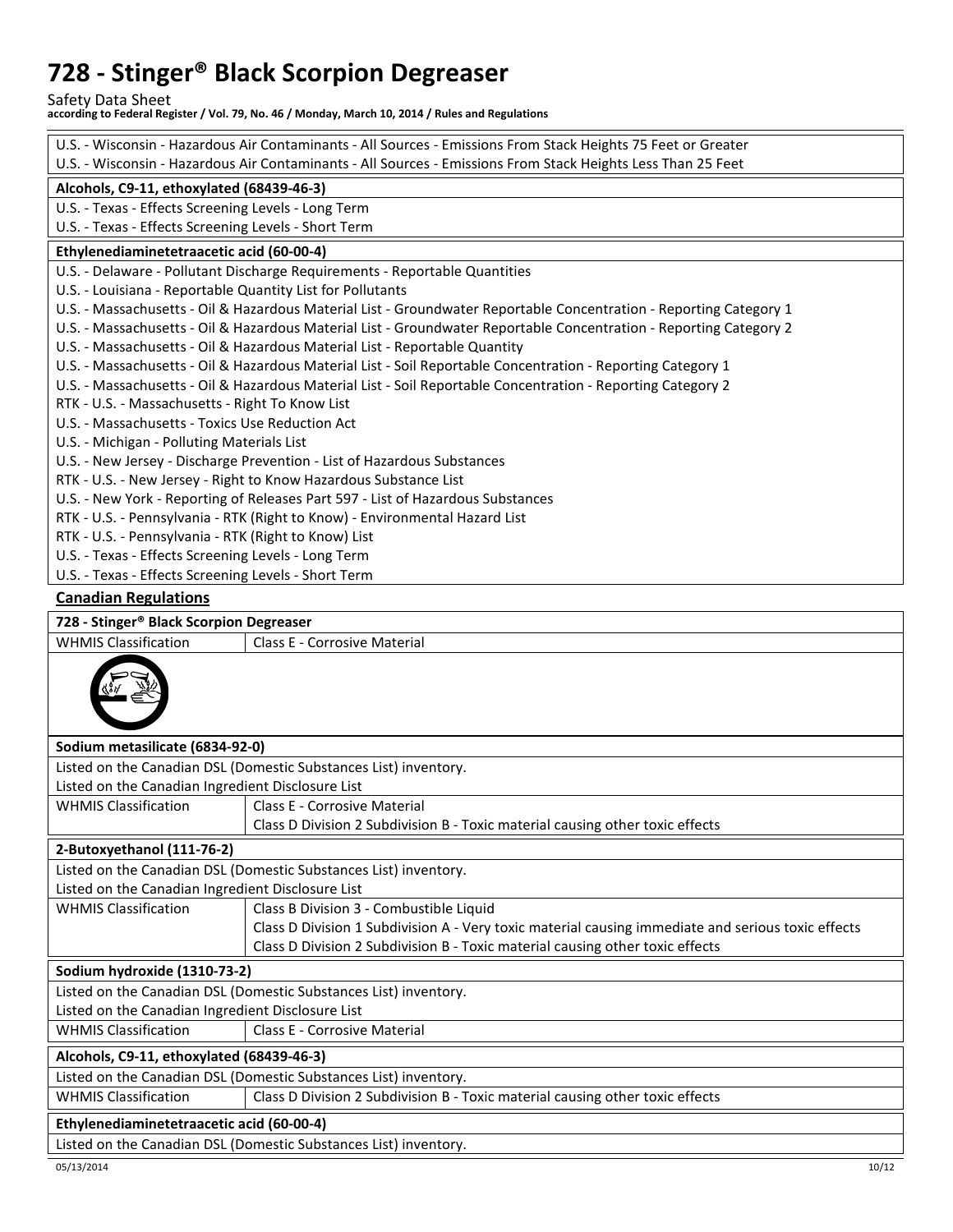Safety Data Sheet

**according to Federal Register / Vol. 79, No. 46 / Monday, March 10, 2014 / Rules and Regulations** 

| <b>WHMIS Classification</b>                                      | Class D Division 2 Subdivision B - Toxic material causing other toxic effects |  |  |
|------------------------------------------------------------------|-------------------------------------------------------------------------------|--|--|
| Water (7732-18-5)                                                |                                                                               |  |  |
| Listed on the Canadian DSL (Domestic Substances List) inventory. |                                                                               |  |  |
| <b>WHMIS Classification</b>                                      | Uncontrolled product according to WHMIS classification criteria               |  |  |

This product has been classified in accordance with the hazard criteria of the Controlled Products Regulations (CPR) and the SDS contains all of the information required by CPR.

### **SECTION 16: OTHER INFORMATION, INCLUDING DATE OF PREPARATION OR LAST REVISION**

**Revision date** : 05/13/2014 **Other Information** : This document has been prepared in accordance with the SDS requirements of the OSHA Hazard Communication Standard 29 CFR 1910.1200.

#### **GHS Full Text Phrases**:

|               | Acute Tox. 4 (Dermal)     | Acute toxicity (dermal) Category 4                                                                                        |
|---------------|---------------------------|---------------------------------------------------------------------------------------------------------------------------|
|               | Acute Tox. 4              | Acute toxicity (inhalation: vapour) Category 4                                                                            |
|               | (Inhalation:vapour)       |                                                                                                                           |
|               | Acute Tox. 4 (Oral)       | Acute toxicity (oral) Category 4                                                                                          |
|               | <b>Aquatic Acute 3</b>    | Hazardous to the aquatic environment - Acute Hazard Category 3                                                            |
|               | Comb. Dust                | Combustible Dust                                                                                                          |
|               | Eye Dam. 1                | Serious eye damage/eye irritation Category 1                                                                              |
|               | Eye Irrit. 2A             | Serious eye damage/eye irritation Category 2A                                                                             |
|               | Flam. Liq. 4              | Flammable liquids Category 4                                                                                              |
|               | Flam. Liq. Not classified | Flammable liquids Not classified                                                                                          |
|               | Met. Corr. 1              | Corrosive to metals Category 1                                                                                            |
|               | Skin Corr. 1A             | Skin corrosion/irritation Category 1A                                                                                     |
|               | Skin Corr. 1B             | Skin corrosion/irritation Category 1B                                                                                     |
|               | Skin Irrit. 2             | Skin corrosion/irritation Category 2                                                                                      |
|               | STOT SE 3                 | Specific target organ toxicity (single exposure) Category 3                                                               |
|               | H <sub>227</sub>          | Combustible liquid                                                                                                        |
|               | H <sub>232</sub>          | May form combustible dust concentrations in air                                                                           |
|               | H <sub>290</sub>          | May be corrosive to metals                                                                                                |
|               | H302                      | Harmful if swallowed                                                                                                      |
|               | H312                      | Harmful in contact with skin                                                                                              |
|               | H314                      | Causes severe skin burns and eye damage                                                                                   |
|               | H315                      | Causes skin irritation                                                                                                    |
|               | H318                      | Causes serious eye damage                                                                                                 |
|               | H319                      | Causes serious eye irritation                                                                                             |
|               | H332                      | Harmful if inhaled                                                                                                        |
|               | H335                      | May cause respiratory irritation                                                                                          |
|               | H402                      | Harmful to aquatic life                                                                                                   |
|               | <b>NFPA Health Hazard</b> | 3 - Short exposure could cause serious temporary or<br>residual injury even though prompt medical attention was<br>given. |
|               | <b>NFPA Fire Hazard</b>   | 3<br>$\overline{0}$<br>1 - Must be preheated before ignition can occur.                                                   |
|               | <b>NFPA Reactivity</b>    | 0 - Normally stable, even under fire exposure conditions,<br>and are not reactive with water.                             |
|               | <b>HMIS III Rating</b>    |                                                                                                                           |
| <b>Health</b> |                           | : 3 Serious Hazard - Major injury likely unless prompt action is taken and medical treatment is<br>given                  |